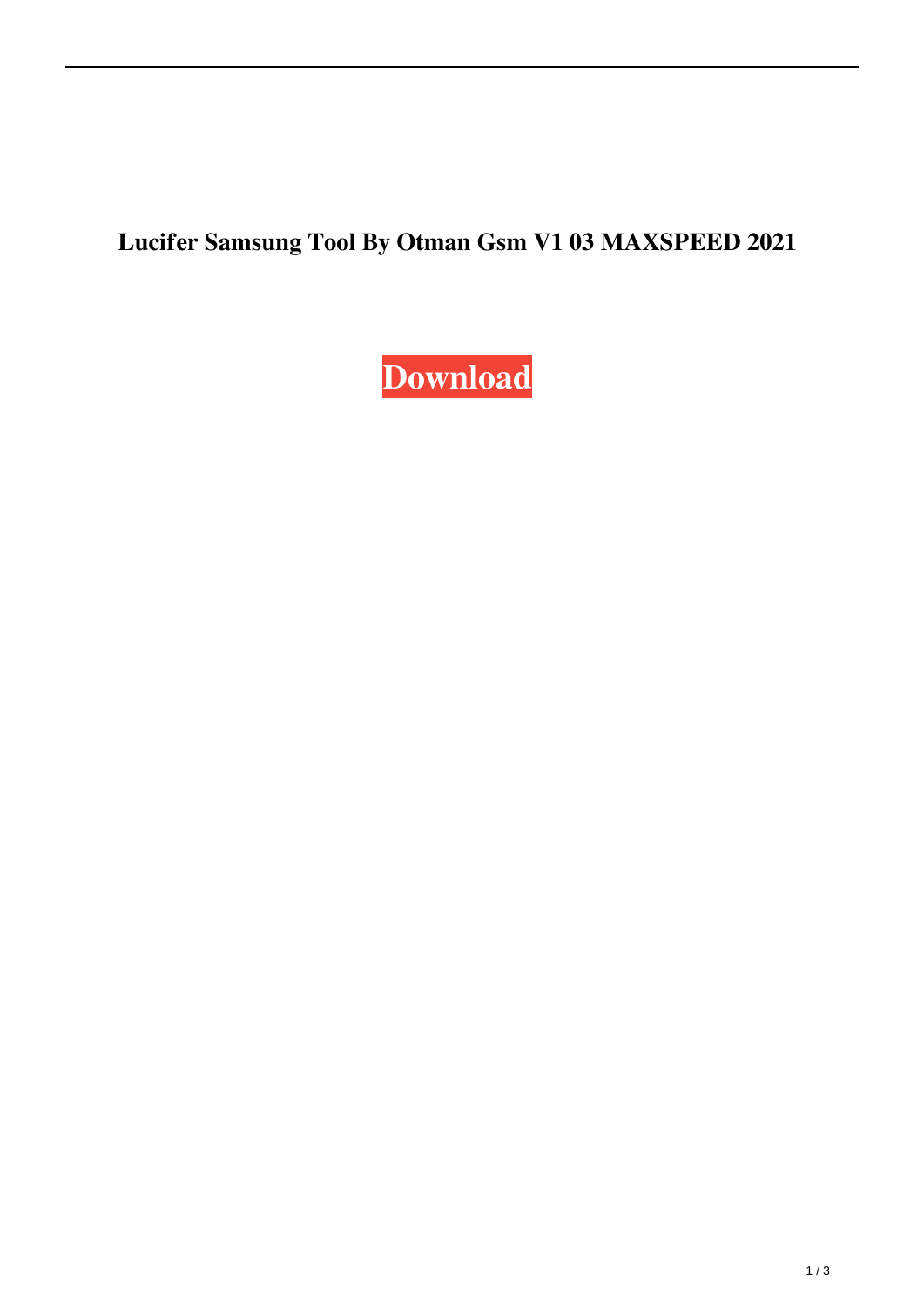Lucifer Samsung Tool By Otman Gsm V1 03 MAXSPEED. Deleting item. Program link: 595d631155. Because of a rather fragile problem on the first versions of the car, the samsung tool Lucifer Samsung Tool By Otman Gsm V1 03 MAXSPEED 8gb was able to be fixed for free. Lucifer Samsung Tool By Otman Gsm V1 03 MAXSPEED Download Managing the multiple accounts on our products is the responsibility of you, the account holder. It is your responsibility to maintain a clean login history on your account and to take immediate action when compromised by a third party.Q: Issue with for loop through tensors in Tensorflow When I run the below code: import tensorflow as tf  $x = tf$ .placeholder("float 32", [None, 10])  $y =$ tf.placeholder("float32", [None,11]) for i in tf.range(4):  $z = tf.matmul(x, y)$ with tf.Session() as sess: z.eval() I get the following error:  $z = tf.matmul(x,$ y) AttributeError: 'tf.Tensor' object has no attribute '\_\_getitem\_\_' But when I change i to a tensor instead of a number for i in tf.range(4):  $z =$  $tf.matmul(x, y)$  with  $tf.Session()$  as sess: z.eval $()$  it works perfectly. Why does it happen and what is the difference between the two for loops? EDIT: The issue is with the i variable and not the placeholders. The right solution I have found is:  $x = tf$ .placeholder("float 32", [None, 10])  $y =$ tf.placeholder("float32", [None,11]) for in range(4):  $z = tf.matmul(x, y)$ with tf.Session() as sess: z.eval() A: The right solution I have found is  $x =$ tf.placeholder("float32", [